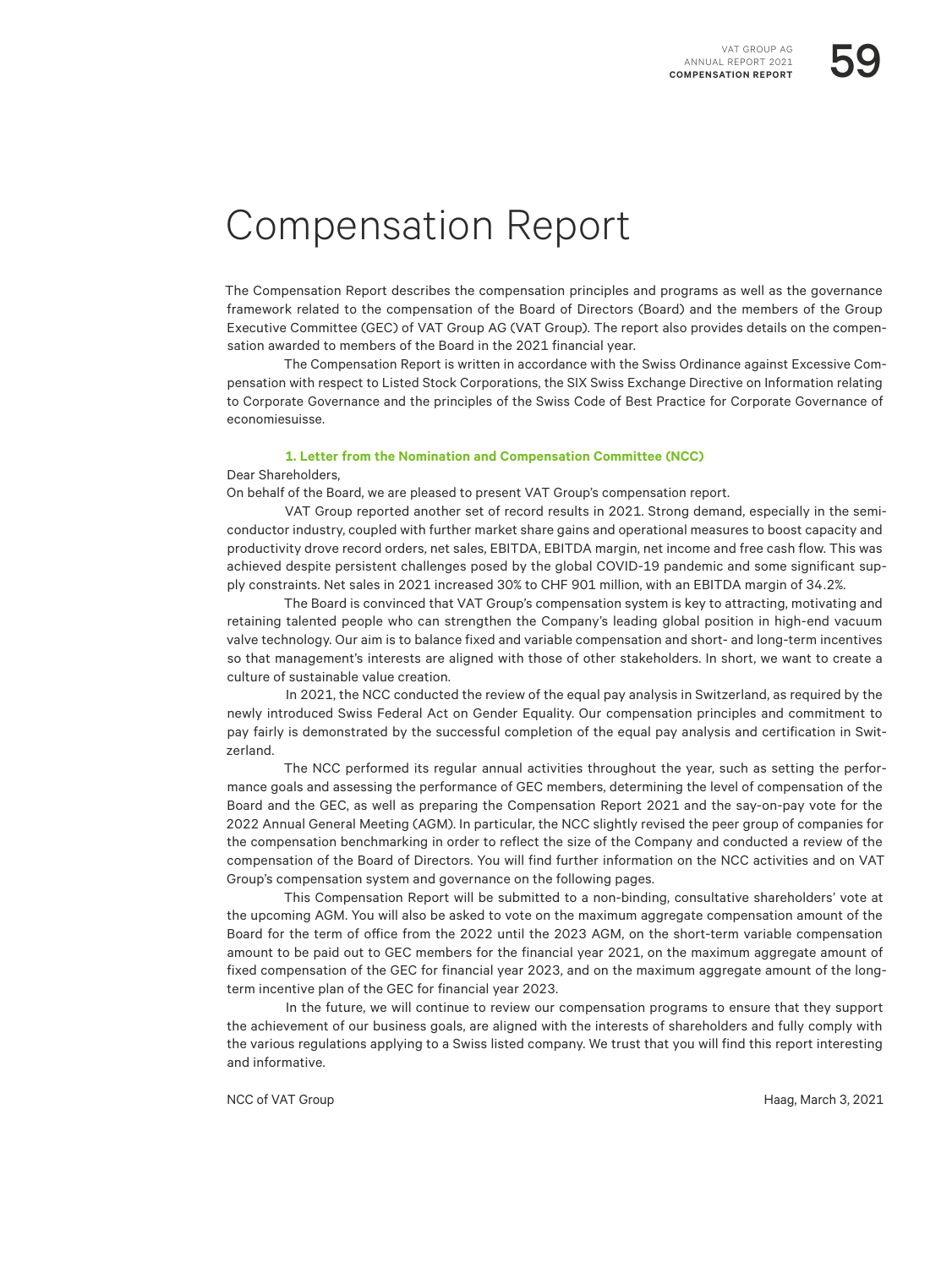#### **2. Compensation at a glance**

#### **Summary of current remuneration system Board of Directors**

The members of the Board of Directors only receive a fixed compensation in the form of cash and shares, in order to ensure their independence in the performance of their supervisory function; shares are blocked for three years. The compensation system does not contain any performance-related components.

| In CHF per year (gross)                    | Chair of the Board | Member of the Board |
|--------------------------------------------|--------------------|---------------------|
| Fixed basic fee                            | 230,000            | 86.250              |
| In CHF per year (gross)                    | Committee chair    | Committee member    |
| Audit Committee                            | 25,000             | 11.500              |
| Nomination and Compen-<br>sation Committee | 25,000             | 11.500              |
| <b>Technology Committee</b>                | 25,000             | 11.500              |
| <b>VATmotion Committee</b>                 | 25,000             | 11.500              |
|                                            |                    |                     |

#### **Changes to Board compensation as of AGM 2022**

Shareholders will be asked to approve an overall increase of compensation levels to align closer to market median. For the Board chair, the eligibility to committee fees will be discontinued and reflected in the overall chair retainer. Compensation for the Board vice-chair and Board members will be increased and compensation for additional tasks for all members will be discontinued.

#### **Summary of current compensation system Group Executive Committee**

The compensation of the Group Executive Committee consists of fixed and variable elements.

- Base salary and benefits form the fixed compensation.
- –Variable compensation drives and rewards bestin-class performance based on ambitious and stretched targets.
- It consists of short-term and long-term elements.

| Base salary                   | Pay for the function                                                                                         | Continuous                                                            |
|-------------------------------|--------------------------------------------------------------------------------------------------------------|-----------------------------------------------------------------------|
| Short-Term<br>Incentive (STI) | Reward annual financial 1-year cash<br>and individual perfor-<br>mance: attract & retain                     |                                                                       |
| Long-Term<br>Incentive (LTI)  | Reward long-term<br>performance<br>Align to shareholders'<br>interests                                       | 3-year vesting period<br>of PSU, subject to<br>performance conditions |
| <b>Benefits</b>               | Cover retirement, death Continuous<br>and disability risks                                                   |                                                                       |
|                               | Non-tangible rewards such as work environment and culture.<br>personal development and career opportunities. |                                                                       |

#### **Remuneration policy and principles applicable to the GEC**

VAT Group's compensation principles support the Company's business strategy and foster the commitment of all employees to the Company's long-term goals. The compensation principles are:

- Internal fairness
- Reward for performance
- Focus on sustainable long-term value creation
- –Alignment to shareholders' interest
- –Market competitiveness
- Simplicity and transparency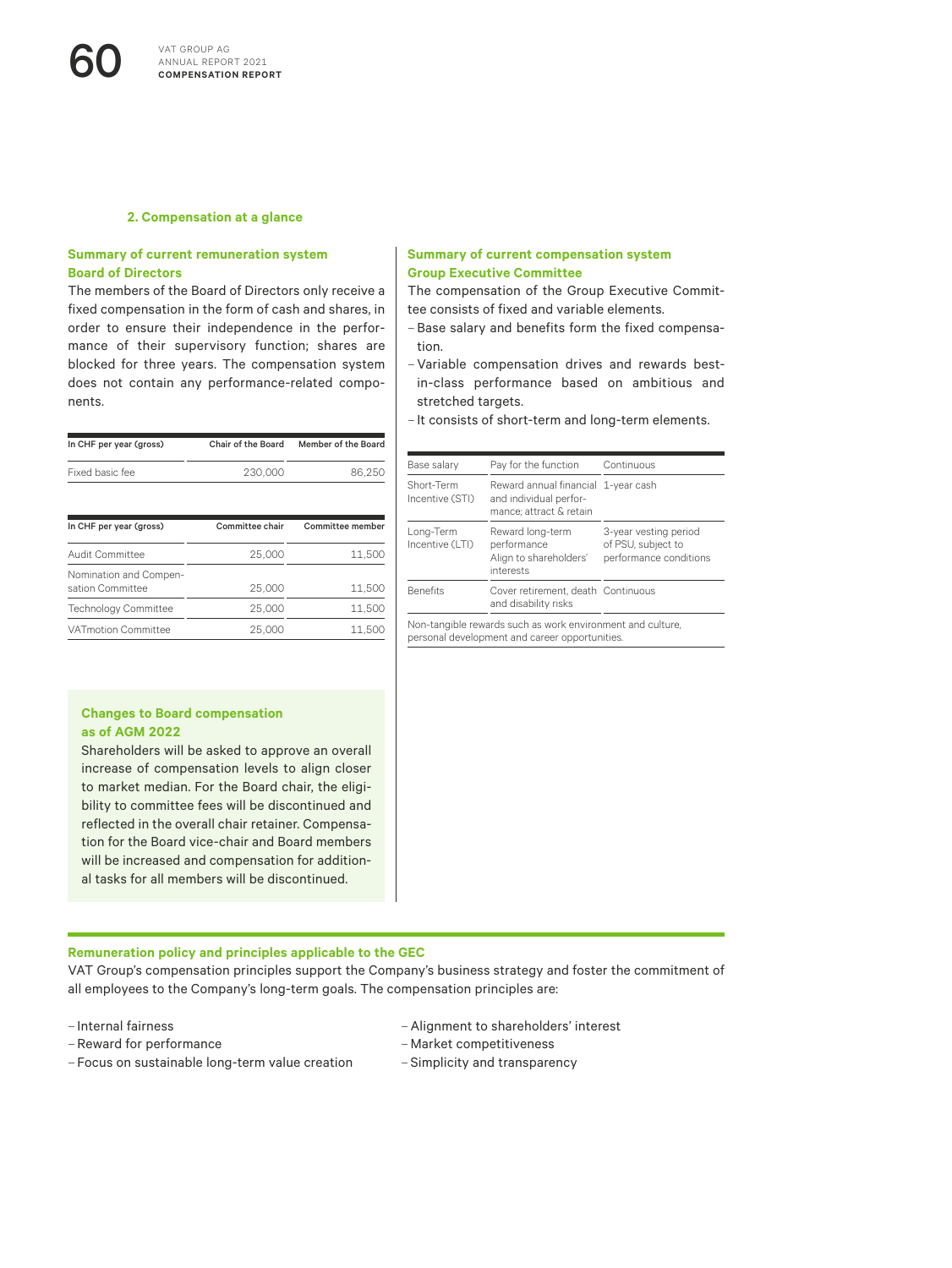



#### **VAT financial performance**

Over the past three years, VAT has steadily improved its financial performance, resulting in substantially increased market capitalization.

#### **Short-term performance achievement for 2021**

The STI payout increased significantly compared to previous year, predominantly driven by the overall higher performance in 2021 compared to 2020. All financial objectives were overachieved, reflecting a record business performance in 2021.

#### **Compensation awarded for the Board for 2020/2021**

The compensation paid to the Board for the term AGM 2020 to AGM 2021 is within the maximum aggregate amount approved by the shareholders.

| <b>Compensation period</b> | Approved amount<br>(CHF) | <b>Effective amount</b><br>(CHF) |
|----------------------------|--------------------------|----------------------------------|
| AGM 2020-AGM 2021          | 1.006.000                | 889.183                          |

#### **Fixed compensation awarded for the GEC for 2021**

| <b>Compensation period</b> | <b>Effective amount</b><br>Approved amount<br>(CHF) |           |
|----------------------------|-----------------------------------------------------|-----------|
| Financial year 2021        | 1.990.000                                           | 1.844.973 |

#### **Compensation governance**

–Authority for decisions related to remuneration are governed by the Articles of Association of VAT Group.

- The maximum aggregate amounts of remuneration of the members of the Board of Directors and of the Executive Committee are subject to binding votes at the Annual General Meeting.
- In addition, the Compensation Report for the preceding period is subject to a consultative vote at the Annual General Meeting.
- The Board of Directors is supported by the NCC in preparing all compensation-related decisions regarding the Board of Directors and the Executive Committee.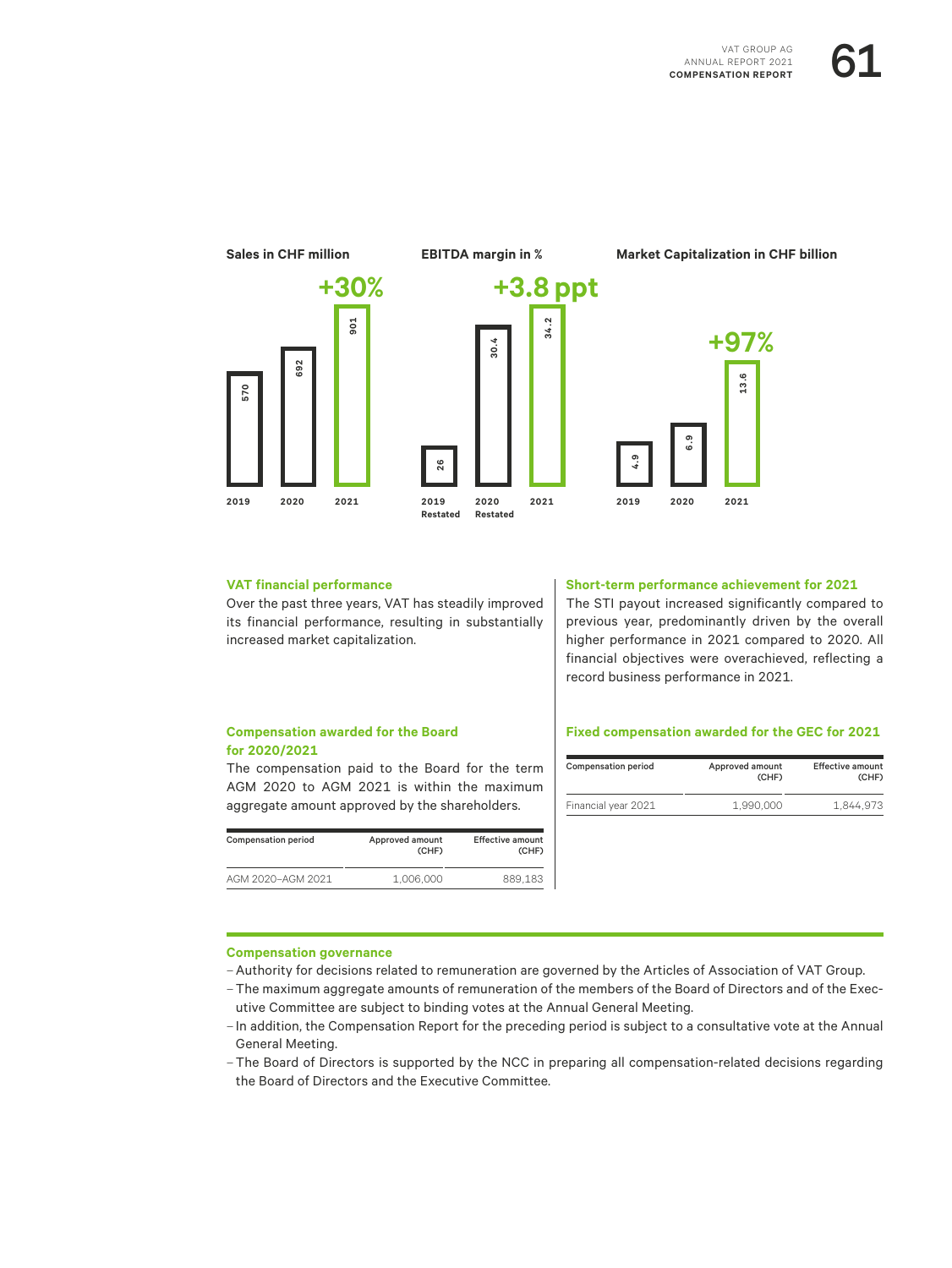#### **3 Compensation governance 3.1 Articles of Association**

The Articles of Association of VAT Group can be found on the corporate website [https://ir.vatvalve.com/en/](https://ir.vatvalve.com/en/corporate-governance/articles-regulations-charters) [corporate-governance/articles-regulations-charters](https://ir.vatvalve.com/en/corporate-governance/articles-regulations-charters) and are summarized below in Table 1. The provisions on compensation in the Articles of Association include the principles of compensation applicable to the Board and the GEC, the structure of the shareholders' vote on compensation, the additional compensation amount for GEC members appointed after the approval of the maximum aggregate compensation amount by the shareholders and provisions on credit and loans.

#### **Table 1: Articles of Association**

| <b>Compensation principles</b><br>(Board) - Article 25 | Members of the Board shall receive a fixed basic fee and fixed fees for memberships in committees of<br>the Board, as well as lump sum compensation for expenses. The compensation may be awarded in cash<br>and in shares.                                                                                                                                                                                                                                                                                                         |
|--------------------------------------------------------|-------------------------------------------------------------------------------------------------------------------------------------------------------------------------------------------------------------------------------------------------------------------------------------------------------------------------------------------------------------------------------------------------------------------------------------------------------------------------------------------------------------------------------------|
| <b>Compensation principles</b><br>(GEC) - Article 26   | The compensation of the GEC members consists of a fixed compensation and of variable compensation<br>components, which comprise short-term and long-term compensation elements. The short-term variable<br>compensation is paid in cash and depends on the level of achievement of specific predefined targets for<br>a one-year performance period. The long-term variable compensation is awarded in shares or rights to<br>receive shares. The Board determines the terms and conditions of the long-term variable compensation. |
| Compensation vote -<br>Article 12                      | Shareholders approve the maximum aggregate compensation amount for the Board for the upcoming<br>term until the next ordinary AGM.<br>Shareholders approve the short-term variable compensation of the GEC for the preceding business year,<br>the maximum fixed compensation of the GEC to be paid in the subsequent business year and the<br>maximum long-term variable compensation of the GEC to be granted in the subsequent business year.                                                                                    |
| Additional compensation<br>amount - Article 29         | For each GEC member newly appointed after the approval by shareholders of the maximum aggregate<br>compensation amount, the Company may pay an aggregate compensation of up to 50% of the last aggre-<br>gate compensation amount approved by the AGM.                                                                                                                                                                                                                                                                              |
| Credit and loans - Article 28                          | The Company shall not grant loans, credits, pension benefits other than from occupational pension funds<br>to the members of the Board or GEC.                                                                                                                                                                                                                                                                                                                                                                                      |

#### **3.2 Nomination and Compensation Committee**

In accordance with the NCC charter $^1$ , the NCC consists of at least three members of the Board who are elected annually by the shareholders for a term of one year until the next Annual General Meeting. At the AGM 2021, Martin Komischke (Chair), Heinz Kundert and Karl Schlegel have been re-elected as members of the NCC.

It is the responsibility of the Nomination and Compensation Committee to:

– periodically review the Company's compensation policy and principles applicable to the Board and the GEC,

- annually review and propose to the Board the total compensation of the CEO and other members of the GEC, subject to shareholders' approval,
- prepare all relevant Board proposals and recommendations related to the nomination and compensation of the members of the Board and of the GEC.

Additional information on the responsibilities of the NCC is provided in section 3.9 of the Corporate Governance Report on page 50.

<sup>1</sup> The NCC charter of VAT Group AG is published at [https://ir.vatvalve.com/en/corporate-governance/](https://ir.vatvalve.com/en/corporate-governance/articles-regulations-charters) [articles-regulations-charters.](https://ir.vatvalve.com/en/corporate-governance/articles-regulations-charters)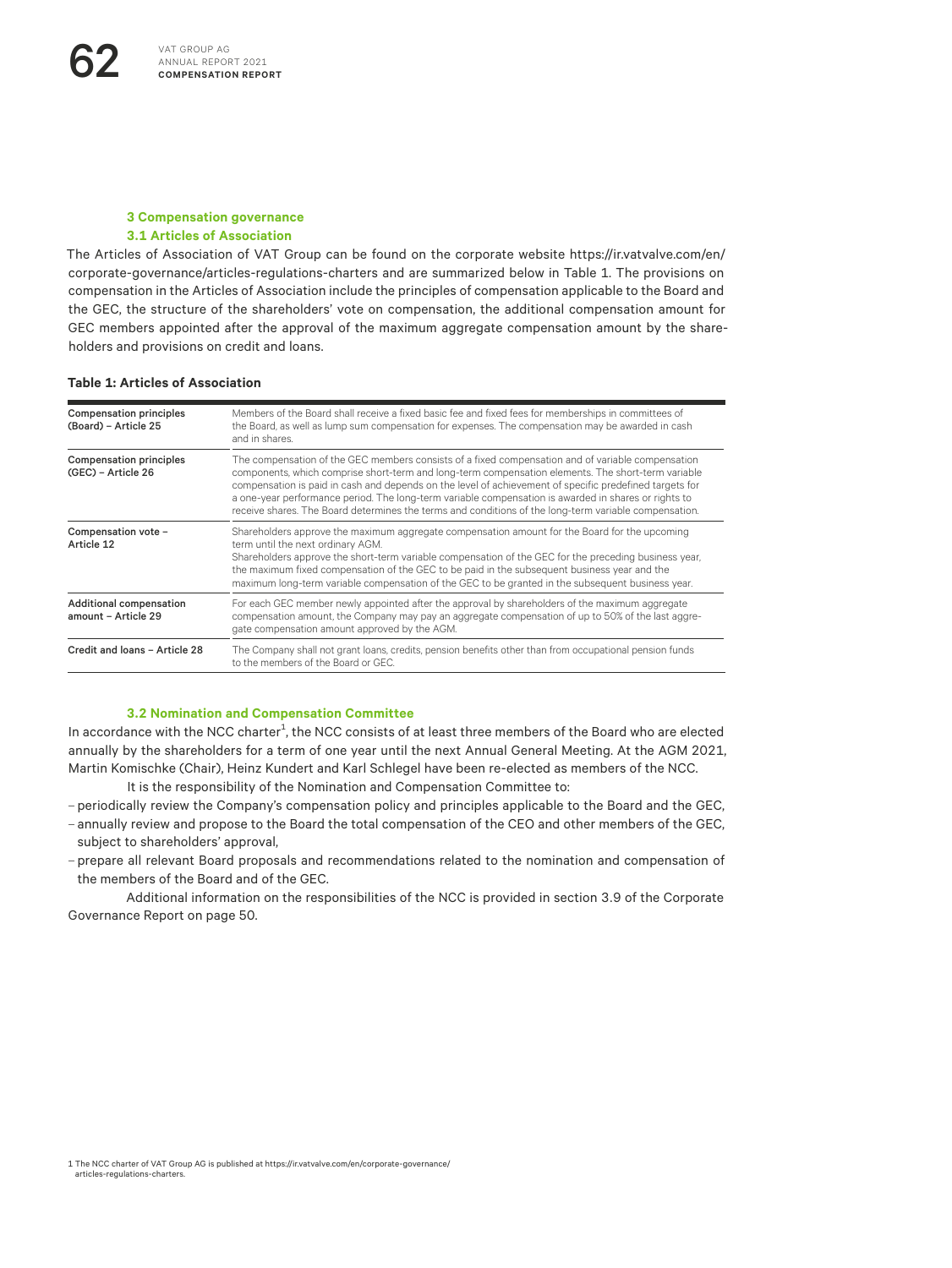The NCC acts in a preparatory capacity while the Board retains the decision authority on compensation matters, except for the maximum aggregate compensation amounts of the Board and of the GEC, which are subject to shareholders' approval at the AGM. The approval and authority levels of the different bodies on compensation matters are detailed in Table 2.

#### **Table 2: Decision authorities in compensation matters**

|                                                                | CEO      | <b>NCC</b>     | Board    | <b>AGM</b>        |
|----------------------------------------------------------------|----------|----------------|----------|-------------------|
| Maximum aggregate compensation amount Board                    |          | Proposes       | Reviews  | Approves          |
| Individual compensation of Board members                       |          | Proposes       | Approves |                   |
| Group compensation policy and principles                       |          | Proposes       | Approves |                   |
| Maximum aggregate compensation amount GEC                      |          | Proposes       | Reviews  | Approves          |
| Performance target setting and assessment of CEO               |          | Proposes       | Approves |                   |
| Performance target setting and assessment of other GEC members | Proposes | <b>Reviews</b> | Approves |                   |
| CEO compensation                                               |          | Proposes       | Approves |                   |
| Individual compensation of other GEC members                   | Proposes | Reviews        | Approves |                   |
| Compensation report                                            |          | Proposes       | Approves | Consultative vote |

The NCC meets as often as business requires, but at least three times a year. In 2021, the NCC held three formal meetings. Details on meeting attendance of the individual NCC members are provided in section 3.12 of the Corporate Governance Report on page 52.

The Chair of the NCC reports to the Board on the activities of the Committee after each meeting. The minutes of the NCC meetings are available to all members of the Board. The Chair of the NCC may decide to invite executives to attend the meetings as appropriate. Executives do not attend the meeting when their own compensation and/or performance are being discussed.

The NCC may decide to consult external advisors for specific compensation matters. In 2021, Agnès Blust Consulting was mandated to provide consulting services related to executive and Board compensation matters. The company has no other mandate with VAT Group.

#### **4. Compensation for the Board of Directors**

#### **4.1 Compensation principles**

In order to ensure their independence in exercising their supervisory duties, members of the Board receive a fixed compensation only. The compensation is delivered partially in cash and partially in shares, blocked for a period of three years, to strengthen the alignment to shareholders' interests.

#### **4.2 Compensation structure**

The compensation for the members of the Board is fixed and does not contain any performance-related component. The annual compensation for each member of the Board depends on the functions and tasks carried out in the year under review. It consists of an annual fixed basic fee for the chair of the Board, a fixed basic fee for the members of the Board, plus additional fees for assignments to the committees of the Board, either as chair or member.

The compensation period relates to the term of office, which starts with the election at the ordinary AGM and ends at the next ordinary AGM. The amount of the fixed basic fee and the fixed committee fees reflect the responsibility and time requirement inherent to the function, as illustrated in Table 3. For 2021/2022 a first increase of the fixed basic fees for the members and the chair since the IPO was deemed appropriate. The Board members do not receive any performance-based remuneration and do not participate in the occupational pension plans of VAT Group.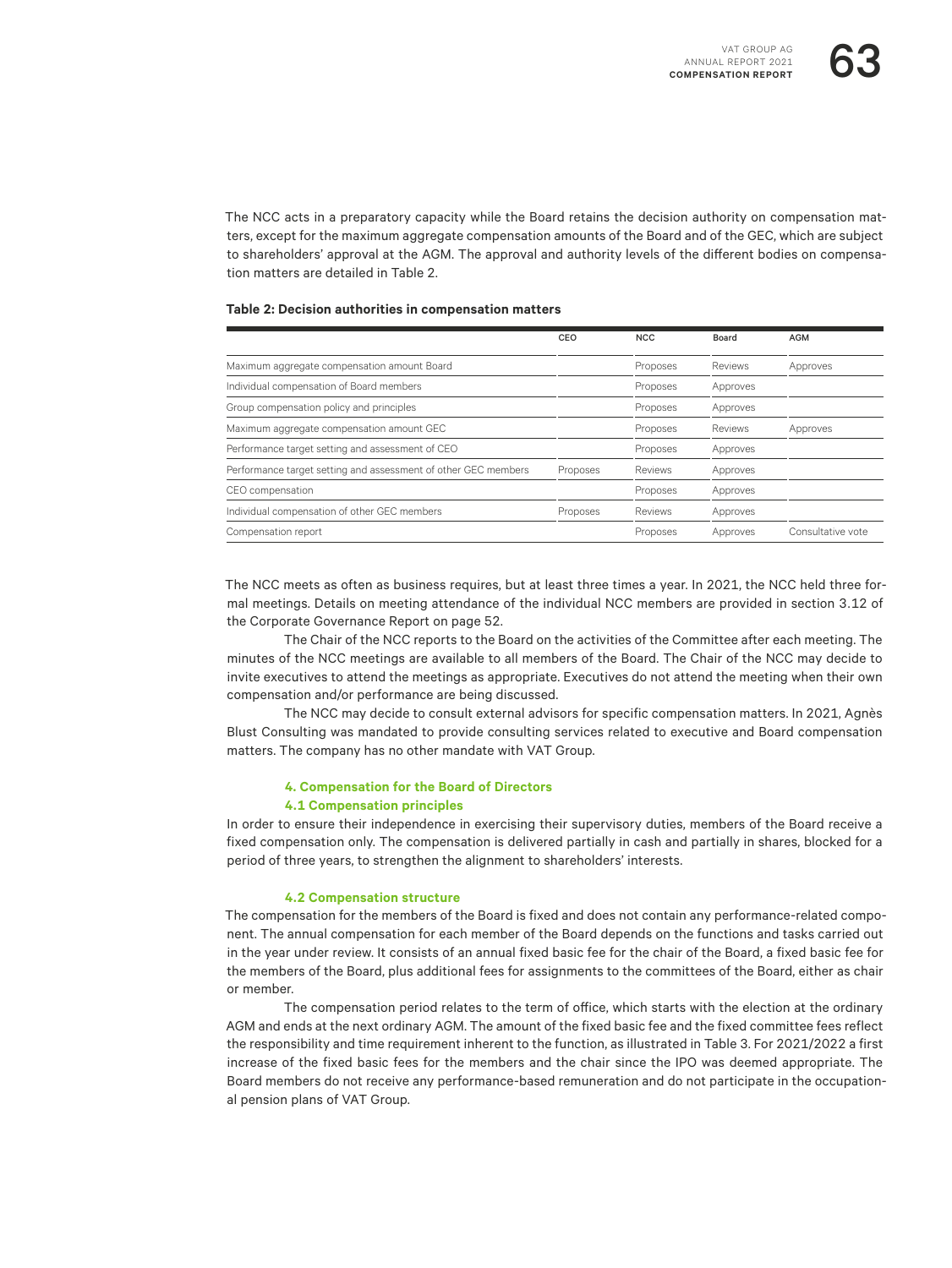| In CHF per year (gross)                     | Chair of the Board     | Member of the Board     |
|---------------------------------------------|------------------------|-------------------------|
| Fixed basic fee                             | 230,000                | 86,250                  |
|                                             | Chair of the Committee | Member of the Committee |
| Audit Committee (AC)                        | 25,000                 | 11,500                  |
| Nomination and Compensation Committee (NCC) | 25,000                 | 11,500                  |
| <b>Technology Committee</b>                 | 25,000                 | 11,500                  |
| <b>VATmotion Committee</b>                  | 25,000                 | 11,500                  |

#### **Table 3: Structure and levels of Board compensation AGM 2021 until AGM 2022**

70% of total compensation is awarded in cash and 30% is awarded in restricted shares. The restricted shares are subject to a three-year blocking period during which they cannot be transferred, sold, pledged or otherwise disposed of. The blocking period of the restricted shares can only lapse prior to the predefined date of unblocking (and will do so automatically) in case of deaths or due to a successful takeover bid or the delisting of the Company. Shares remain blocked in any other cases, including if the Board member leaves the office during the blocking period.

In exceptional circumstances, members of the Board may be asked to perform special tasks or projects that go beyond their function and normal duties of their mandate. Such additional work may be compensated at a daily rate of maximum CHF 3,500 (gross) in cash. Further, Board members receive a lump sum expense reimbursement of CHF 1,500 (gross) per annum in cash to cover all expenses that occur in relation to meetings of the Board or its committees, as well as shareholder meetings.

The cash compensation is paid out on a quarterly basis and the restricted shares are allocated and transferred to each Board member's depository account within one month after the end of the compensation period. The number of restricted shares is determined by dividing 30% of each Board member's compensation by the average closing share price over the last 20 trading days prior to the AGM preceding the payment and rounded up to the next whole number of shares.

 The compensation of the Board is periodically benchmarked against the compensation of non-executive Board members of publicly traded companies in Switzerland that are comparable to VAT Group in terms of size and complexity. In 2021, a thorough review has been conducted in order to determine the competitiveness of the Board compensation in terms of structure and overall level. For this purpose, a peer group of Swiss multinational industrial companies listed on the Swiss Stock Exchange (SIX) was selected and includes Bachem, Bobst Group, Burckhardt Compression, Comet, Dätwyler, Georg Fischer, Inficon, Interroll, Landis +Gyr, LEM, OC Oerlikon, SFS, Siegfried Holding, Sulzer and Tecan. This peer group is balanced in terms of market capitalization, revenue size and headcount. The analysis concluded that while the compensation structure is in line with market practice, the compensation levels are below market median. The NCC proposed to the Board to increase the Board compensation levels closer to market median from AGM 2022 onwards. For the Board chair, it was further decided to discontinue the eligibility to committee fees. His contribution to the committees will be reflected in the overall Board chair retainer. The compensation for the vice-chair will be significantly increased to differentiate between vice-chair and Board members (as they are currently paid the same levels). For all members of the Board, the compensation for additional tasks will be discontinued. Such compensation was not utilized in the past and it is not considered good practice.

The overall changes to the structure and levels will require that the maximum aggregate compensation amount of the Board for the period from 2022 to 2023 will be increased by 23% and proposed to the AGM 2022 for approval. With this increase, it is intended to keep the levels stable over a period of time.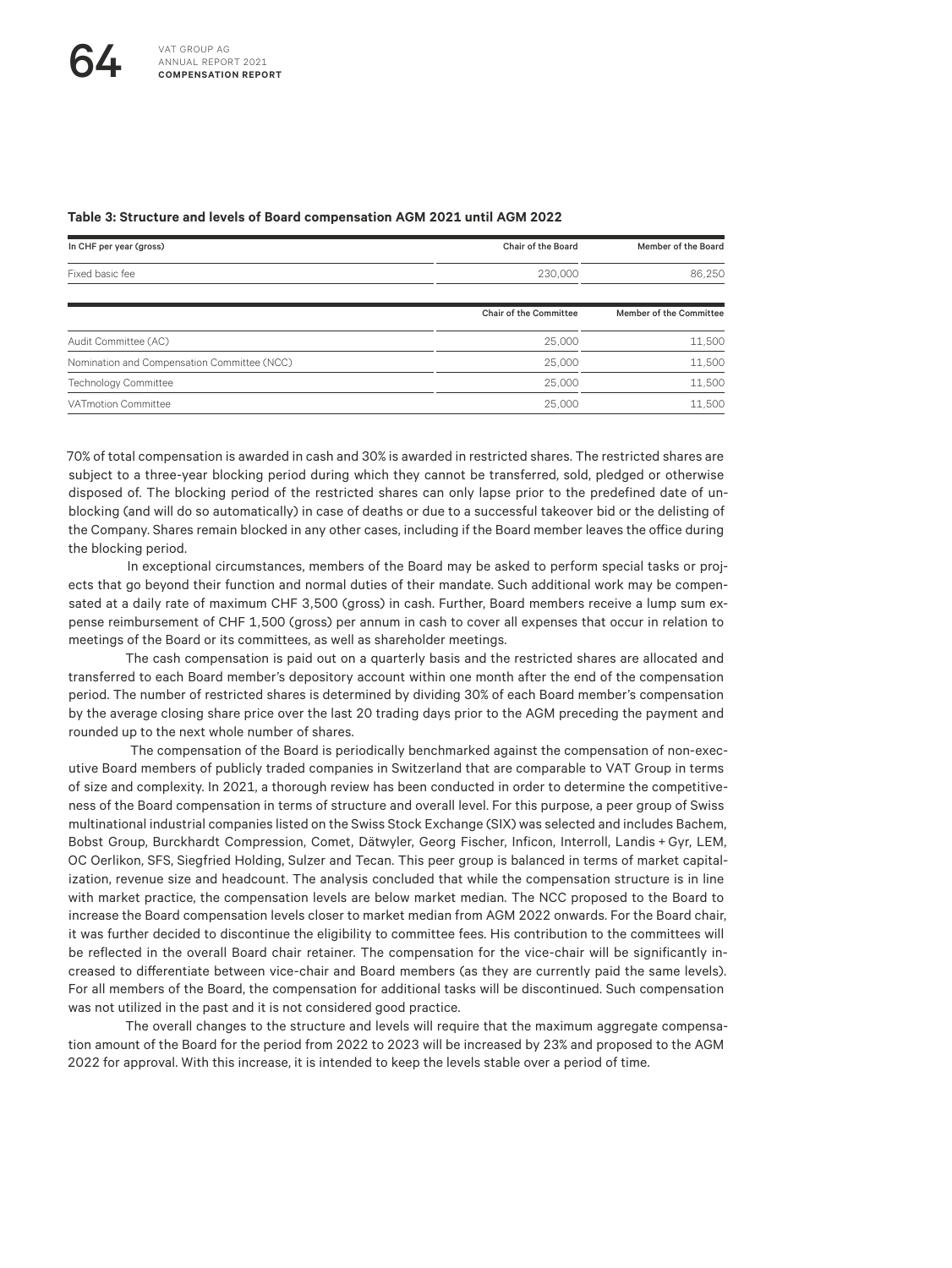#### **5. Compensation for the GEC 5.1 Compensation principles**

VAT Group's compensation principles for the GEC support the Company's business strategy and foster the commitment of all employees to the Company's long-term goals. The compensation principles are:

- internal fairness,
- reward for performance,
- focus on sustainable long-term value creation,
- alignment to shareholders' interest,
- market competitiveness,
- simplicity and transparency.

#### **5.2 Compensation structure**

The compensation structure of GEC members consists of several elements: a fixed remuneration comprising an ABS and benefits, a variable component consisting of an STI and a long-term share-based compensation (LTI) as illustrated in Table 4.

#### **Table 4: Structure of compensation for GEC**

|                 | Program                | Purpose                                                          | Plan period |
|-----------------|------------------------|------------------------------------------------------------------|-------------|
| ABS             | Monthly cash salary    | Attract and retain                                               | Continuous  |
| STI             | Annual bonus in cash   | Reward annual financial and individual performance               | 1 year      |
| T               | Equity-based plan      | Reward long-term performance<br>Align to shareholders' interests | 3 years     |
| <b>Benefits</b> | Pension and insurances | Protect against risks<br>Attract and retain                      | Continuous  |

To ensure competitiveness with the market, the compensation of the GEC is regularly benchmarked. In 2021, a benchmarking of the GEC compensation has been conducted by Willis Towers Watson on the basis of the same peer group of Swiss multinational industrial companies as for the benchmarking of the compensation of the Board: Bachem, Bobst Group, Burckhardt Compression, Comet, Dätwyler, Georg Fischer, Inficon, Interroll, Landis+Gyr, LEM, OC Oerlikon, SFS, Siegfried Holding, Sulzer and Tecan. The results of this benchmark analysis served as basis to assess the compensation level competitiveness of the GEC members for 2021 and 2022.

#### **5.3 Annual base salary (ABS)**

The ABS is a fixed component of compensation paid in cash, typically monthly. It reflects the scope and key responsibilities of the role as well as the qualification and skills required to perform the role, along with the employee's skill set and experience.

- The ABS is reviewed annually on the basis of the following factors:
- external benchmark: market value of the role,
- internal benchmark: internal pay structure and internal peer comparison,
- individual profile and past performance of the employee,
- financial considerations such as budget and affordability.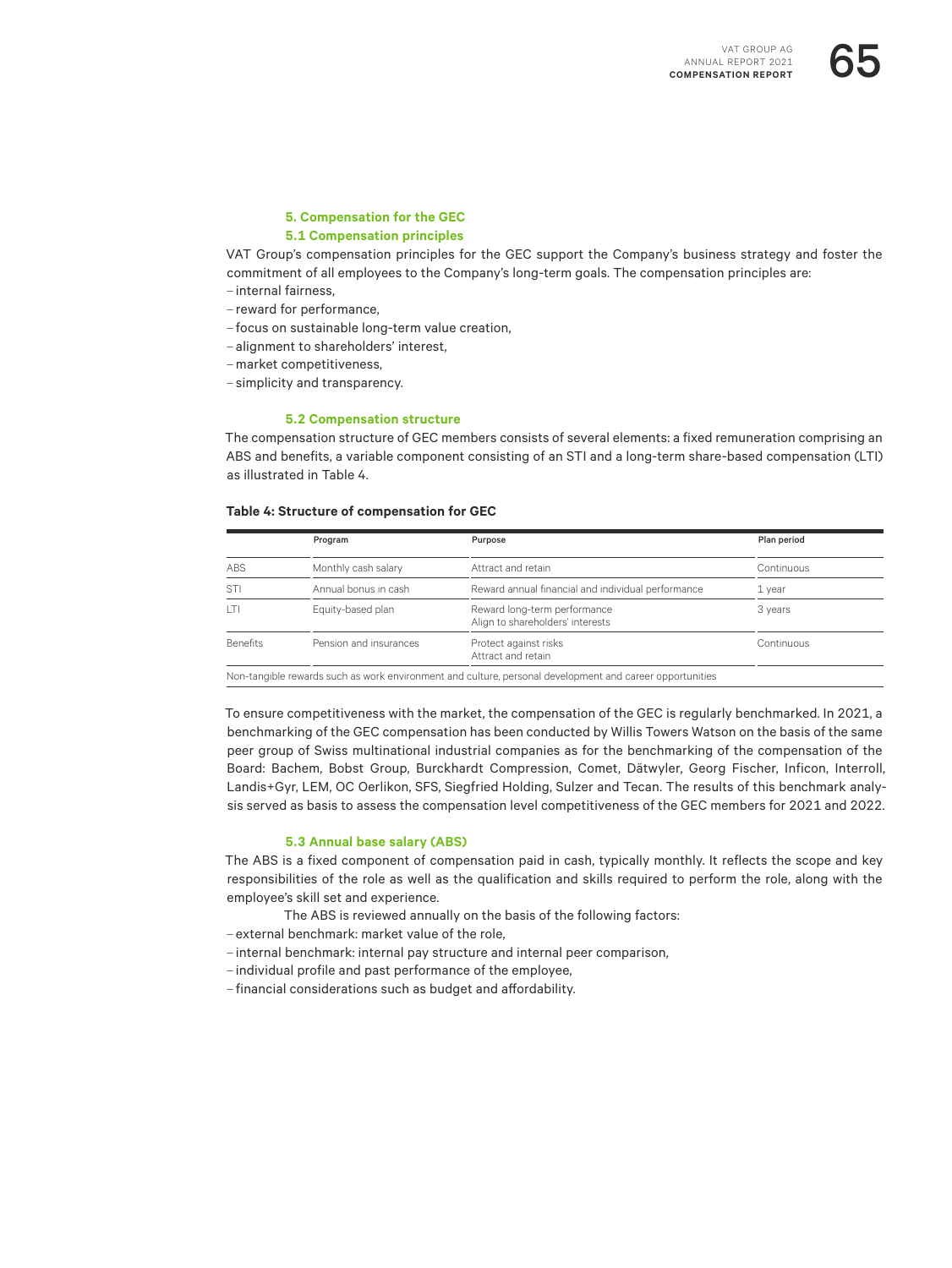#### **5.4 Variable Cash Compensation (STI)**

The STI is designed to drive outstanding performance throughout the organization by closely aligning compensation with the achievement of annual financial and non-financial objectives.

The individual variable target compensation amounts for the GEC are annually reviewed in the context of total compensation. The target STI nominal value translates to a percentage of ABS of 62% for the CEO and between 46% and 49% for the other GEC members for 2021 on a full-year basis, assuming an average performance achievement of 100%. The plan also includes a minimum performance threshold below which the STI payout is zero, and a maximum level of performance above which the payout factor is capped at 150% of the target STI value. An additional threshold target for 30% payout level is also defined to allow setting ambitious targets and to ensure performance during substantial market shifts.

#### **Table 5: STI payout curve for 2021**



For all GEC members, company performance accounts for 70% of the STI, while individual performance accounts for 30%. The Company performance conditions are proposed annually by the NCC and approved by the Board. They are directly derived from the business strategy of profitable growth and are illustrated in Table 6.

After year-end, the NCC assesses the achievement of those performance measures and calculates the corresponding payout factor, which is subject to Board approval. For the individual performance component, the NCC conducts an assessment of the individual contributions of each GEC member at the end of the year based on a predetermined grid of criteria related to operational performance and to environment, social and governance aspects (as illustrated in Table 7) and proposes the corresponding performance achievement percentage to the Board for approval.

| Focus in 2021          | Performance objectives                                                                                                                      | Weighting      |
|------------------------|---------------------------------------------------------------------------------------------------------------------------------------------|----------------|
| Profitability          | EBITDA margin<br>Free cash flow                                                                                                             | 23.3%<br>23.3% |
| Growth                 | Specification wins: number of auditable significant specification wins,<br>co-development agreements, new business models or sales channels | 23.3%          |
| Individual performance | Operational results & Environment, Social and Governance (ESG) -<br>see Table 7                                                             | 30%            |
| Total                  |                                                                                                                                             | 100%           |

**Table 6: STI key performance indicators for the CEO and other GEC members in 2021**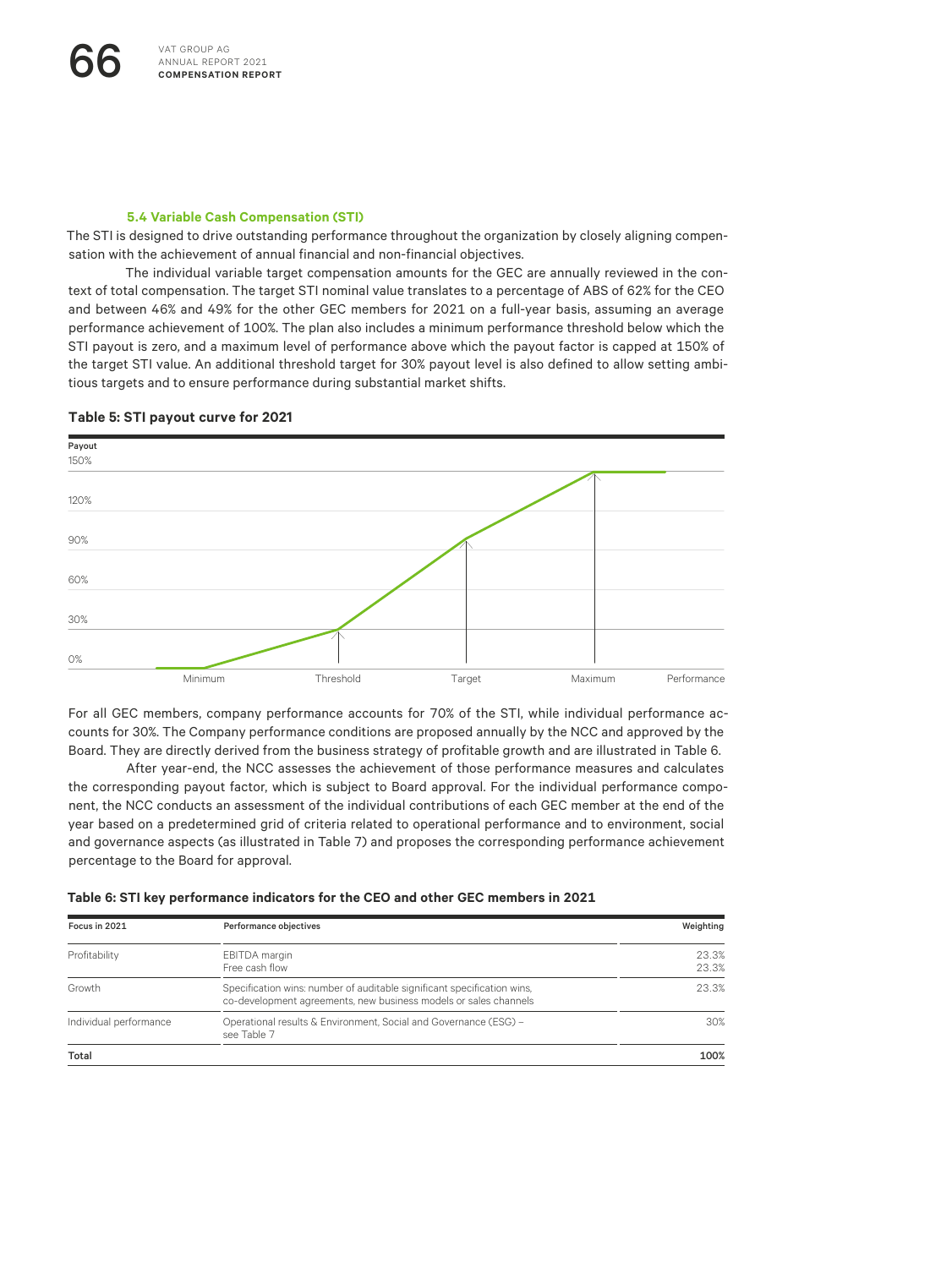#### **Table 7: STI evaluation grid for individual performance of the CEO and other GEC members in 2021**

| <b>Operational results</b>               |                                                                                                                                                                                                                                                                                                                                                                           |      |
|------------------------------------------|---------------------------------------------------------------------------------------------------------------------------------------------------------------------------------------------------------------------------------------------------------------------------------------------------------------------------------------------------------------------------|------|
| Growth                                   | Entry in new markets, opening of new subsidiaries, development of new projects &<br>products, M&A transactions, key strategic projects to support growth                                                                                                                                                                                                                  | 29%  |
| Profitability                            | Process efficiencies, cost-saving initiatives, pricing, supply chain management,<br>projects to support profitability                                                                                                                                                                                                                                                     | 29%  |
| Environment, Social and Governance (ESG) |                                                                                                                                                                                                                                                                                                                                                                           |      |
| Fnvironment                              | GHG emission, energy efficiency, mobility programs (business travel),<br>waste reduction, water consumption, etc.                                                                                                                                                                                                                                                         | 14%  |
| Social                                   | Employees: health & safety, accident rate, diversity & non-discrimination,<br>working conditions, training & development, employee satisfaction & engagement,<br>turnover, labor rights<br>Customers: customer satisfaction, data privacy, product safety, product quality<br>Society: human rights, philanthropy, impact on local communities<br>Supply chain monitoring | 14%  |
| Governance                               | Bribery & corruption, risk management, conflicts of interest                                                                                                                                                                                                                                                                                                              | 14%  |
| Total                                    |                                                                                                                                                                                                                                                                                                                                                                           | 100% |

The STI is paid out in cash, at the latest by June 30 of the following year, subject to shareholder approval.

#### **5.5 Long-term share-based compensation (LTI)**

GEC members are also eligible to participate in a LTI plan, designed to motivate executives to create value for the Company and its shareholders in a sustainable manner. The LTI is awarded in the form of performance share units (PSUs), subject to a three-year cliff vesting period depending on the achievement of the following performance conditions:

- relative net sales growth, with a 33 1/3% weight,
- relative total shareholder return (TSR), with a 33 1/3% weight,
- relative Return on Invested Capital (ROIC), with a 33 1/3% weight.

The relative Return on Invested Capital (ROIC) as an additional third performance condition was approved for the LTI grants 2021. The measure was chosen as an additional performance indicator to express how well the Company is generating profit relative to the capital it has invested in its business. All three performance conditions are equally weighted with one third each. Relative ROIC is a robust and meaningful measure for the Company and balances well with the two existing indicators relative net sales growth and relative TSR.

In 2021, the LTI nominal value amounts represent 77% of ABS for the CEO and between 46% and 47% of ABS for the other GEC members on a full-year basis. To determine the number of PSU granted, the LTI nominal value is divided by the average daily closing share price of the VAT Group shares during the 20 trading days preceding the grant date.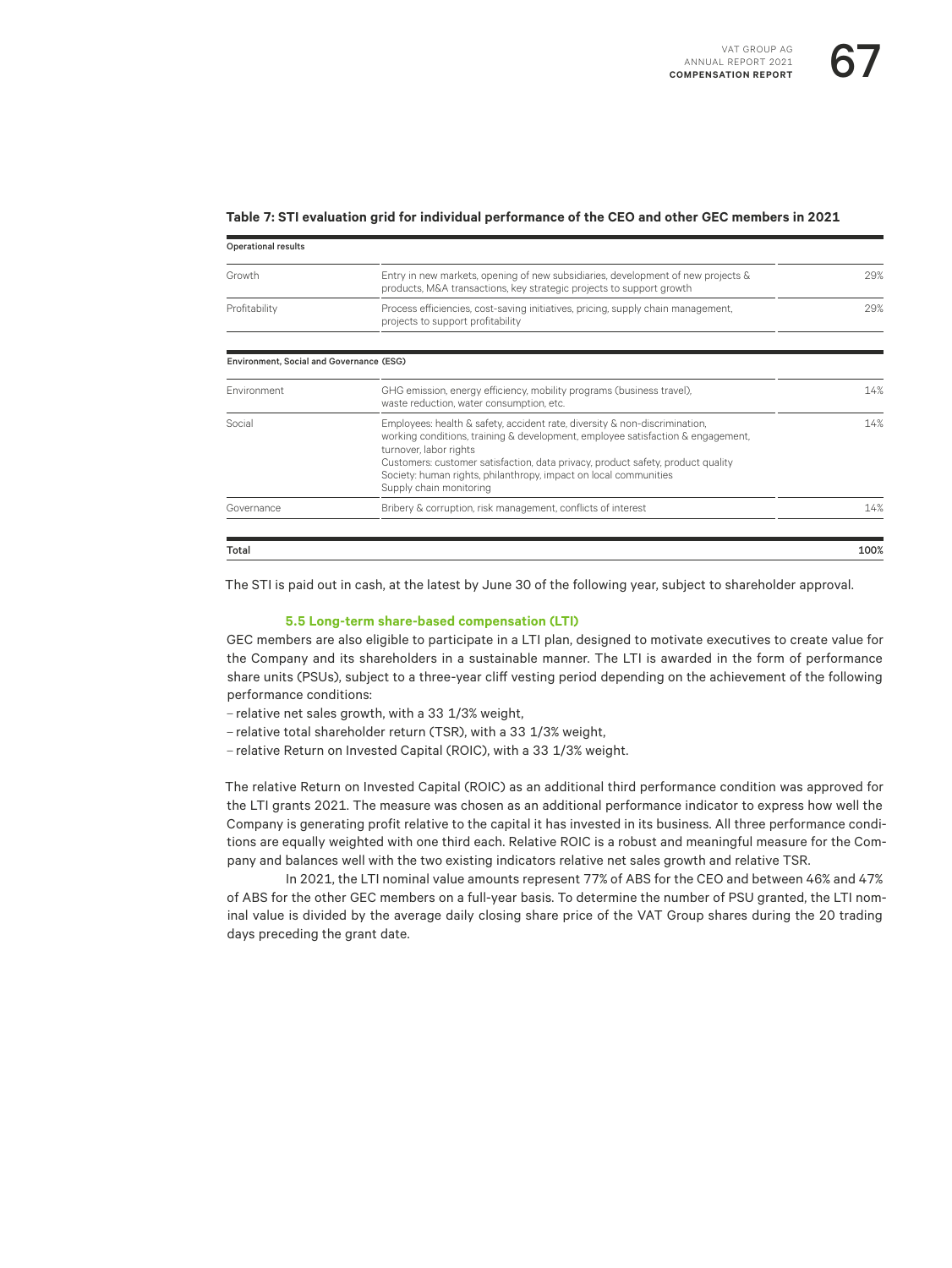At vesting, relative net sales growth, relative ROIC and relative TSR performance will be compared to peer companies and expressed as a percentile rank, which determines a payout factor between 0% and 200% as follows: – ranking below the lower quartile of the peer group (threshold): 0% payout,

– ranking at the lower quartile of the peer group: 25% payout,

– ranking at the median of the peer group: 100% payout,

– ranking at the upper quartile of the peer group: 150% payout,

- ranking as best of the peer group (cap): 200% payout,
- linear interpolation between those points.

#### **Table 8: Vesting schedule of the LTI**



The weighted average of the three payout factors (relative sales growth, relative ROIC and relative TSR) provides for the overall vesting level of the LTI award.

ed peer group of companies. The intention is to reward the relative performance of the Company rather than its<br> This LTI plan is specifically designed for rewarding the performance of VAT Group relative to a selectabsolute performance because absolute performance may be strongly impacted by market factors that are outside the control of senior management. The relative performance is measured based on an evaluation provided by an independent Swiss consulting firm, Obermatt AG.

The peer group is confirmed by the Board prior to the annual grant of PSU and may be adjusted if required due to corporate events such as merger, acquisition, business combination transaction, delisting or bankruptcy of peer companies. In 2021, the Board approved a revised peer group for the future LTI grants to intensify the performance benchmarking with sector peers. Further, the Board accepted the deletion of a peer due to its delisting with no substitution for current outstanding grants. The peer group is illustrated in Table 9.

| Advanced Energy Industries Advantest |                          | <b>Applied Materials</b>  | ASM international                          | ASMI        |
|--------------------------------------|--------------------------|---------------------------|--------------------------------------------|-------------|
| Axelis Technologies                  | <b>Brooks Automation</b> | Centrotherm International | <b>CKD Corporation</b>                     | Comet       |
| Ferrotec Holdings                    | Horiba                   | Ichor Holdings            | Inficon                                    | KI A-Tencor |
| LAM Research                         | Manz                     | <b>MKS</b>                | Pfeiffer Vacuum Technology Pivotal Systems |             |
| Sensirion Holding                    | SMC.                     |                           | Tokvo Electron                             | Ulvac.      |

#### **Table 9: Peer group for the 2021 LTI grant**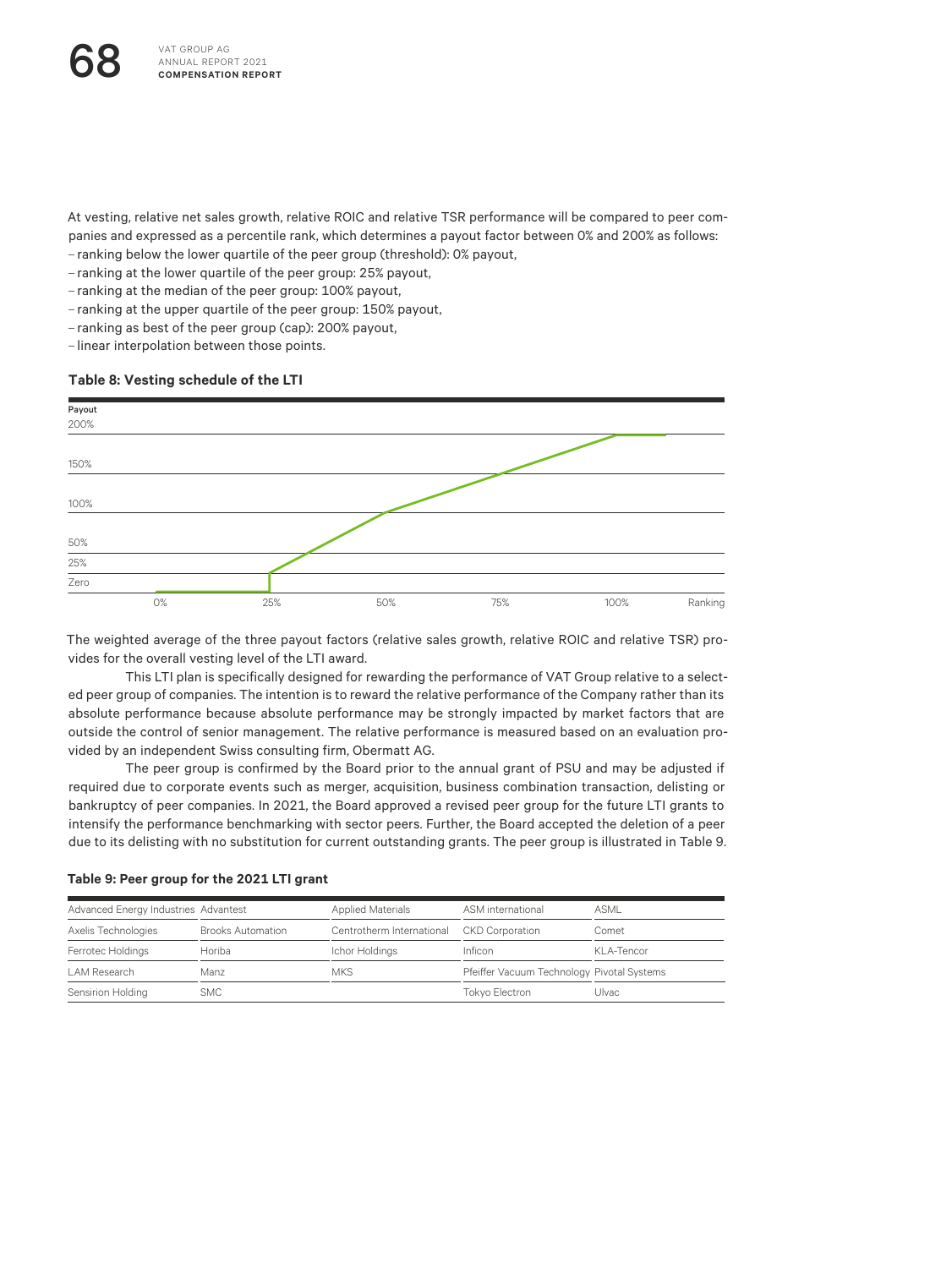Given that the LTI plan is part of total compensation and designed to create sustainable value, a sound and fair vesting formula was determined at the time of introduction. The LTI plan is based on relative performance measures, i.e., performance compared to peer companies that are subject to similar market cycles as VAT Group. The intention is to neutralize market effects and to assess the "raw" performance of the Company. The vesting formula under the plan limits both the upside potential as well as the downside risk in order to create the right culture and a balanced pay-for-performance alignment. There is no vesting below the threshold performance (25th percentile) and the vesting level is capped at 200% for the best performance in the peer universe. In exceptional circumstances (e.g., negative profit), the Board has discretion to determine appropriate measures such as reducing the performance factor of vesting PSUs.

In case of termination of employment, the PSUs forfeit without any compensation, except in the situation of retirement or disability, in which case the PSUs are subject to a pro rata vesting at regular vesting date or in the situation of death or of change of control with termination of employment or cessation of the LTI plan, in which case the PSUs are subject to an immediate pro rata vesting.

#### **5.6 Benefits**

GEC members participate in the benefit plan available in the country of their employment contract. Benefits consist mainly of retirement, insurance and health care plans that are designed to provide a reasonable level of protection for the employees and their dependents with respect to retirement, risk of disability, death and illness/accident. The current members of the GEC are all employed under a Swiss employment contract. They participate in VAT Group's pension plan offered to all employees in Switzerland, in which a base salary and the STI are insured up to the maximum amount permitted by law. VAT Group's pension benefits exceed the legal requirements of the Swiss Federal Law on Occupational Retirement, Survivors' and Disability Pension Plans (BVG) and are in line with what other international industrial companies offer.

In addition, GEC members are eligible for standard benefits, such as a representation allowance and other benefits in kind, according to competitive market practice. The monetary value of these other elements of compensation is evaluated at fair value and is disclosed in the compensation tables.

#### **5.7 Employment contracts**

GEC members are employed under employment contracts of unlimited duration with a notice period of six months and twelve months for the CEO. GEC members are not contractually entitled to sign-on payments, termination payments, change-of-control provisions (except the accelerated vesting under the LTI plan) or non-competition compensation.

#### **5.8 Clawback and malus provisions**

Clawback and malus provisions apply on STI and LTI awards for GEC members and other executives: if VAT Group (or one of its companies) is required to prepare an accounting/financial restatement, the Board will determine the amount of variable compensation that would have been due under the restated financial results. VAT Group will have the right to forfeit (malus provision) and/or to obtain reimbursement (clawback provision) of any parts of the variable compensation that were paid or granted in excess of the amount determined. This forfeiture or clawback is limited to accounting/financial restatements of the previous three financial years and to variable compensation whose amount is determined, exclusively or in combination with other performance metrics, on the basis of the financial results and performance of VAT Group as reported in its financial statements.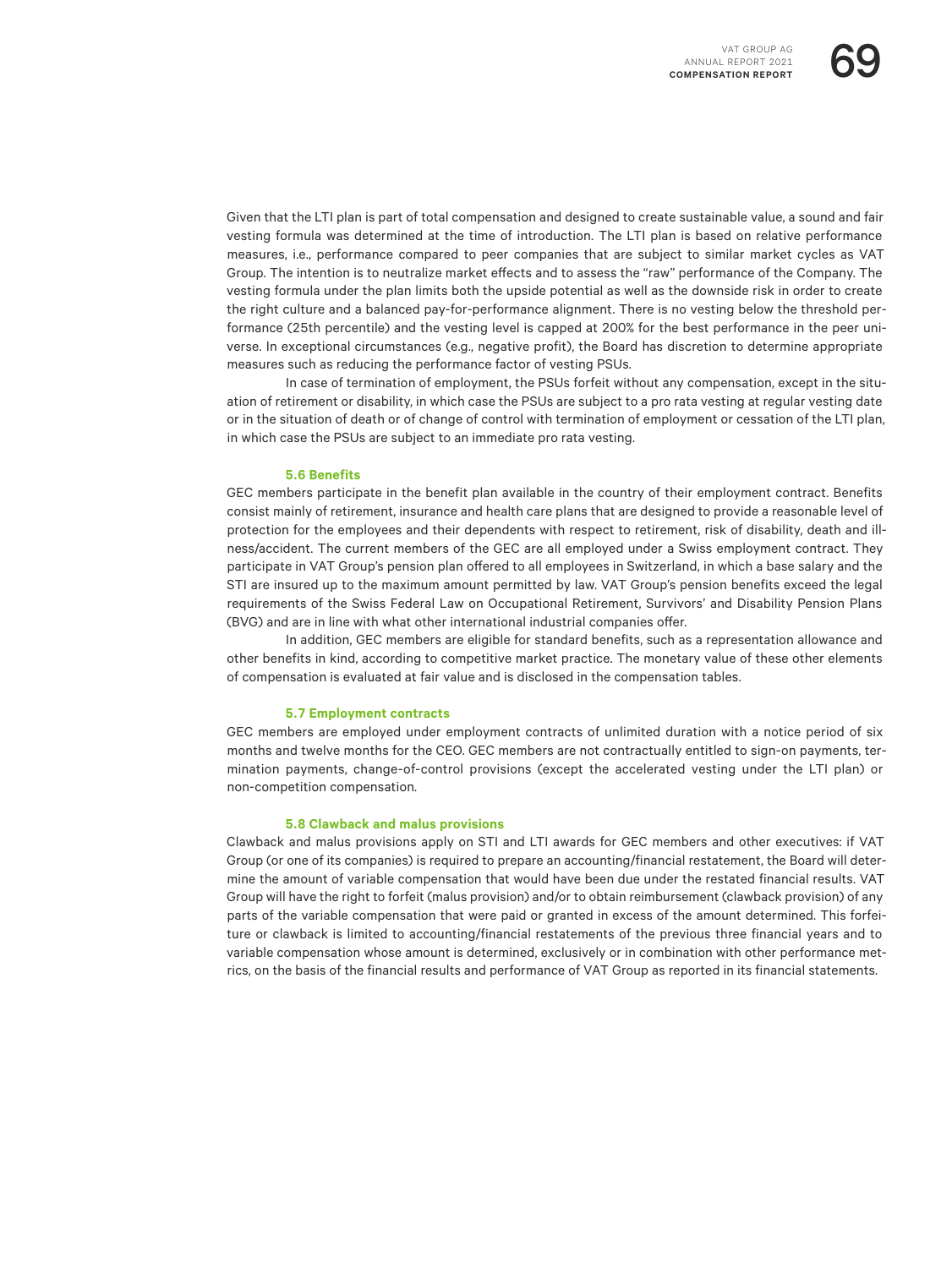#### **6. Compensation awarded to the Board and to GEC in 2021 6.1 Compensation awarded to the Board in 2021**

For 2021, the members of the Board received a total compensation of CHF 1.0 million (2020: CHF 0.9 million) in the form of fixed basic fees of CHF 0.7 million (2020: CHF 0.6 million), committee fees and other expenses of CHF 0.2 million (2020: CHF 0.2 million) and social security contributions of CHF 0.1 million (2020: CHF 0.1 million). Out of the total compensation of CHF 1.0 million (2020: CHF 0.9 million), CHF 0.3 million (2020: CHF 0.2 million) are awarded in form of restricted shares. The increase of 12% compared to previous year results from the increase of fixed basic fees and committee membership fees since the AGM 2021 and increased social security contributions.

#### **Table 10: Compensation of the Board in 2021 and 2020**

| (CHF, gross)                 | Year | Fixed<br>basic fee | Committee<br>fees | Other<br>payments | Social<br>security | Total<br>compensation | Thereof<br>in shares |
|------------------------------|------|--------------------|-------------------|-------------------|--------------------|-----------------------|----------------------|
|                              |      |                    |                   |                   |                    |                       |                      |
| Martin Komischke, Chair      | 2021 | 217,500            | 50,000            | 1,500             | 22,086             | 291.086               | 82,236               |
|                              | 2020 | 200,000            | 50.000            | 1.500             | 20.645             | 272.145               | 75,009               |
| Heinz Kundert, Vice-Chair    | 2021 | 81,563             | 10,875            | 1,500             | 5,693              | 99,631                | 28,491               |
|                              | 2020 | 75,000             | 10,000            | 1,500             | 5,126              | 91,626                | 25,515               |
| Herman Gerlinger             | 2021 | 81,563             | 35,875            | 1,500             | 7,538              | 126,476               | 36,086               |
|                              | 2020 | 75,000             | 32,917            | 1,500             | 6.812              | 116,229               | 32,401               |
| Urs Leinhäuser               | 2021 | 81,563             | 35,875            | 1,500             | 10,086             | 129.024               | 36,086               |
|                              | 2020 | 75,000             | 37,083            | 1.500             | 9,603              | 123,186               | 33,657               |
| Daniel Lippuner <sup>1</sup> | 2021 | 81,563             | 6,709             | 1.500             | 7.613              | 97.385                | 26,481               |
|                              | 2020 | 43,750             |                   | 875               | 3,773              | 48.398                | 13,125               |
| Karl Schlegel                | 2021 | 81,563             | 32,625            | 1,500             | 7,298              | 122,986               | 35,161               |
|                              | 2020 | 75,000             | 32,083            | 1,500             | 6.751              | 115,334               | 32,187               |
| Libo Zhang                   | 2021 | 81,563             | 10,875            | 1,500             | 7.498              | 101,436               | 28,492               |
|                              | 2020 | 75,000             | 10,000            | 1,500             | 7.314              | 93.814                | 25,515               |
| Total                        | 2021 | 706,878            | 182,834           | 10,500            | 67,812             | 968,024               | 273,033              |
|                              | 2020 | 618.750            | 172.083           | 9,875             | 60.024             | 860.732               | 237,409              |

1 Since AGM of 14 May 2020.

At the AGM on May 14, 2020, shareholders approved a maximum aggregate compensation amount of CHF 1,006,000 for the Board for the compensation period from the AGM 2020 until the AGM 2021. The remuneration paid to the Board for this term was CHF 889,183 and is therefore within the approved limits.

At the AGM of May 18, 2021, shareholders approved a maximum aggregate compensation amount of CHF 1,101,000 for the Board for the term from the AGM 2021 until the AGM 2022. The remuneration paid to the Board for this term is anticipated to be approximately CHF 1,020,000. The final amount will be disclosed in the 2022 Compensation Report.

In the year under review, no compensation was paid to former members of the Board or to closely related parties to members or former members of the Board.

No member, former member, or closely related parties of the Board were granted a loan during the reporting year. No loans were outstanding at the end of the year under review.

#### **6.2 Compensation awarded to the GEC for 2021**

In 2021, the members of the GEC received a total compensation of CHF 3.27 million (2020: CHF 2.63 million). This amount comprises annual base salaries of CHF 1.31 million (2020: CHF 0.95 million), STI of CHF 0.93 million (2020: CHF 0.65 million), other expenses of CHF 0.07 million (2020: CHF 0.16 million), contributions to social security and post-employment benefits of CHF 0.47 million (2020: CHF 0.36 million) and an LTI grant value of CHF 0.5 million (2020: CHF 0.52 million). The variable compensation amounts to 103% (2020: 100%) of the fixed compensation for the CEO and 61% (2020: 62%) on average for all the other GEC members.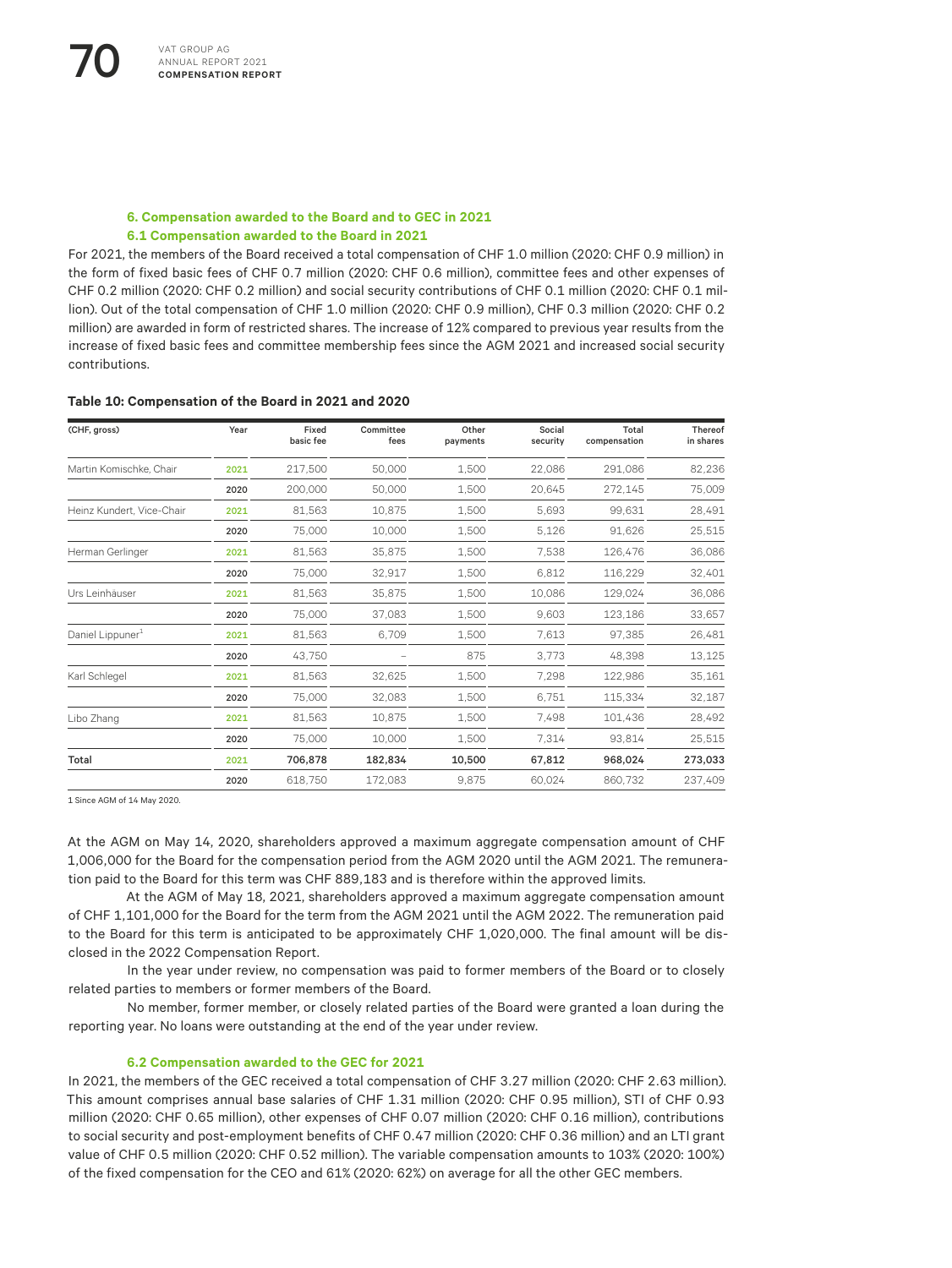#### **Table 11: Compensation of the GEC in 2021 and 2020**

| (CHF, gross)    | Year | <b>ABS</b> | Other<br>payments | Pension & social<br>security (fixed) | <b>Total fixed</b><br>compensation | STI payout <sup>3</sup> | $LTI$ grant <sup>4</sup> | Total<br>compensation <sup>5</sup> |
|-----------------|------|------------|-------------------|--------------------------------------|------------------------------------|-------------------------|--------------------------|------------------------------------|
| Michael Allison | 2021 | 520,000    | $\circ$           | 211.423                              | 731.423                            | 451.765                 | 300,606                  | 1.483.794                          |
|                 | 2020 | 500,000    | 0                 | 191.461                              | 691.461                            | 389.625                 | 301.969                  | 1.383.055                          |
| Other GEC       | 2021 | 786.243    | 69.483            | 257.823                              | 1.113.549                          | 475.190                 | 201.960                  | 1.790.699                          |
|                 | 2020 | 445,000    | 156.962           | 167.530                              | 769.492                            | 260.515                 | 215.096                  | 1.245.103                          |
| Total $GEC1$    | 2021 | 1.306.243  | 69.483            | 469.246                              | 1.844.972                          | 926.955                 | 502.566                  | 3.274.493                          |
|                 | 2020 | 945.000    | 156.962           | 358.991                              | 1.460.953                          | 650.140                 | 517.065                  | 2,628,158                          |

1 Three GEC members were in office on December 31, 2021, including nine months in office for the new CFO. It also includes contractual payments during the notice period for one GEC member who stepped down in January 2021.

Three GEC members were in office on December 31, 2020.

2 Includes payments related to the relocation of new GEC members in 2021 and 2020 as well as payments of

remaining vacation days for the GEC member who left the Company in 2021.

3 STI for 2021 to be paid out until June 30, 2022; it includes the pro rata STI for the GEC member who left the Company in 2021; STI for 2020 was paid out until June 30, 2021.

4 Grant value of the LTI awarded is based on the Monte Carlo evaluation of the PSU. The total number of PSU granted in 2021 amounted to 1,932 for the CEO and 1,298 for the other GEC members, based on the average daily closing share price of the VAT shares during the 20 trading days preceding the grant date. It includes a replacement award to the new CFO granted under the Long-term Incentive program in PSUs (LTI), which was forfeited by his previous employer as a result of joining VAT Group. For 2020, it includes the 2020 LTI grant value for the former CFO, despite the fact, that all outstanding PSUs granted are forfeited due to his leaving in 2021.

5 All compensation amounts are disclosed gross.

The total aggregate annual base salaries of the GEC increased by 38% overall (2020: -22%). This is due to contractual payments in relation to the notice period for one GEC member who left the Company in 2021 and the lower cost for the GEC in 2020 due to the COO role being vacant and covered ad interim by the CEO for 9 months without additional compensation.

The STI payout increased by 43% compared to previous year. The overall performance achievement under the STI was higher than in the previous year. However, the STI value for 2020 was lower due to the change in GEC composition in 2020. The overall financial and individual performance achievement of the GEC of 133% (2020: 123%) was marked by outperformance of the Group financials. Net sales for the year increased by 30% to CHF 901 million. Reflecting the strong business performance, VAT posted an all – time record EBITDA margin of 34.2%. The EBITDA, free cash flow and specification wins targets outperformed, and the individual performance achievements ranged from 111% to 124% of target for the GEC members in office. There was no discretion applied by the Board when determining the final payout for 2021.

|                                      |                              | Threshold | Target | Ceiling |
|--------------------------------------|------------------------------|-----------|--------|---------|
| Profitability                        | EBITDA margin                |           |        |         |
|                                      | Free cash flow               |           |        |         |
|                                      | Specification wins           |           |        |         |
| Individual performance<br>assessment | Operational results<br>& ESG |           |        |         |

#### **Table 12: summary of 2021 performance for the STI**

The LTI grant value amounted to CHF 0.5 million (compared to CHF 0.5 million in previous year). Overall a higher fair value of the grant in 2021 (LTI grant value per PSU 2021: CHF 155.593, 2020: CHF 115.83) balanced off the lower number of PSUs granted in 2021. The PSU numbers were determined by dividing the LTI nominal target value by the market value of shares prior to the grant date. This was significantly higher for the 2021 grant than for the prior year.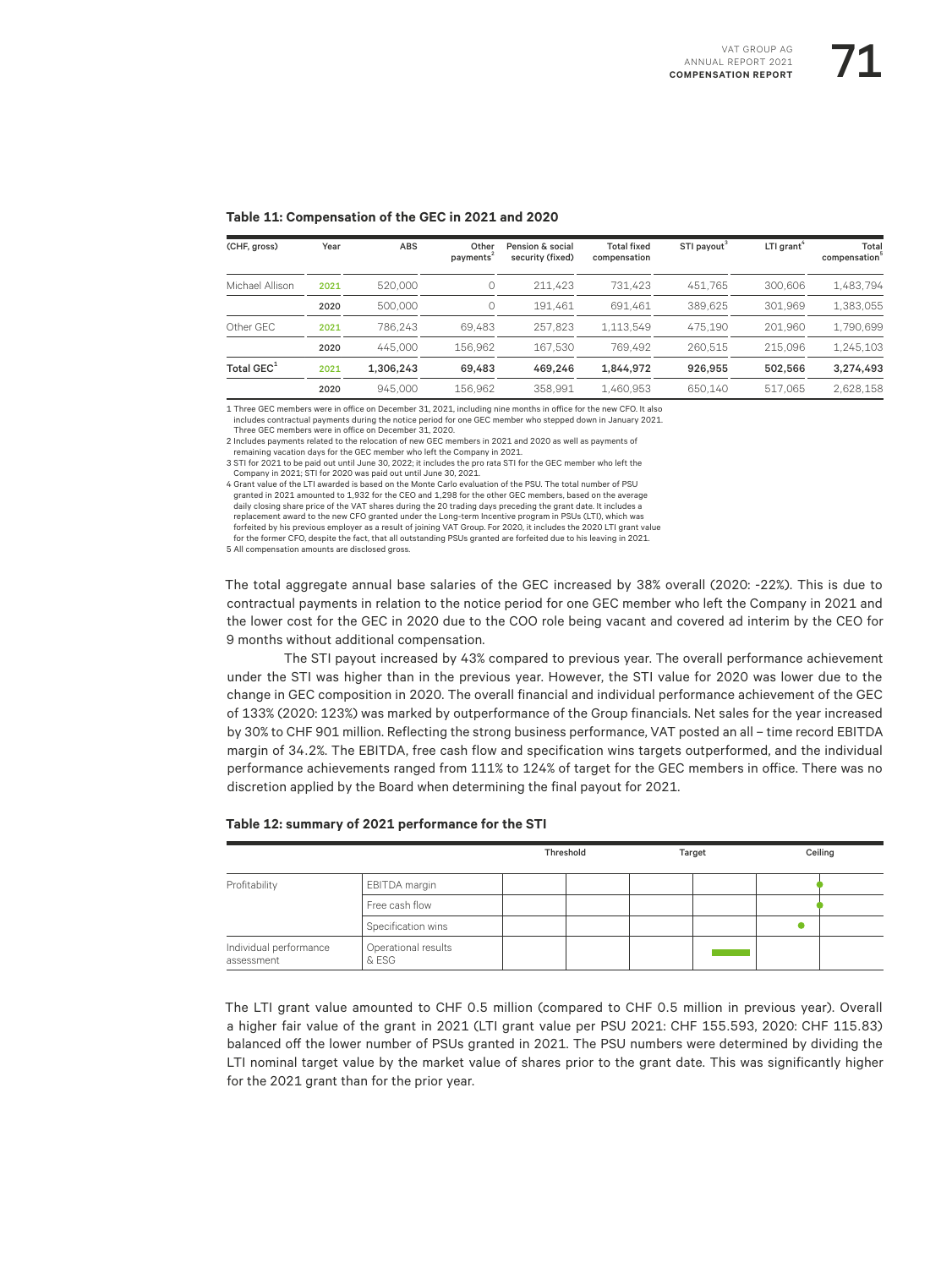In line with the overall increase of the total compensation in 2021 for the GEC, the social security and pension contributions increased compared to the previous year.

The total fixed compensation of CHF 1.84 million (including pension and social security contributions) awarded for the financial year 2021 is within the maximum aggregate compensation amount of CHF 1.99 million approved by the shareholders.

The aggregate grant value of CHF 0.5 million awarded under the LTIP at target is within the maximum amount of CHF 1.70 million approved by the shareholders.

The STI of CHF 0.93 million will be submitted to shareholders' vote at the 2022 AGM.

In the year under review, no compensation was paid to former members of the GEC or to closely related parties to members or former members of the GEC.

No member or former member of the GEC was granted a loan during the reporting year. No loans were outstanding at the end of the year under review.

#### **7. Shareholdings and vesting of outstanding LTI award**

#### **7.1 Shareholdings as of December 31, 2021**

At the end of 2021, members of the Board held a total of 77,608 (2020: 76,618) registered shares of VAT Group<sup>2</sup>. GEC members held a total of 468 (2020: 751) registered shares of VAT Group and a total of 10,793 (2020: 13,865) performance share units.

The details on shareholdings of the members of the Board and the GEC is included in note 4.3 of the statutory financial statements of VAT Group on page 130 of the Annual Report.

At the end of 2021, members of the Board and the GEC did not hold any stock options.

#### **7.2 Vesting of outstanding LTI award**

The vesting level for the 2018 LTI award which was due to vest by end of 2020 (LTI performance period 2018– 2020), considering the performance of the relative sales growth and the relative TSR against the peer group, was 79%.

The PSU grant under the LTI plan in 2019 vested at the end of 2021. The final vesting level will be available in May 2022, after the annual results of the peers for 2021 have been published, and will be reported in the 2022 Compensation Report.

#### **Table 13: Vesting level of PSUs**

| Grant year | Vesting year | Overall vesting $\chi^1$               |
|------------|--------------|----------------------------------------|
| 2017       | 2019         | 76%                                    |
| 2018       | 2020         | 79%                                    |
| 2019       | 2021         | vested, performance evaluation pending |
| 2020       | 2022         | pending $2$                            |
| 2021       | 2023         | pending <sup>2</sup>                   |

1 Vesting level of the Performance Share Units. Current GEC members have joined after 2017 grant and are

no beneficiaries of the 2017 LTI grant.

2 Performance periods are still ongoing. Numbers will be available after the end of the respective performance period.

2 In addition, Heinz Kundert owns 120 performance share units from the LTI plan that were awarded to him in his previous function as CEO.